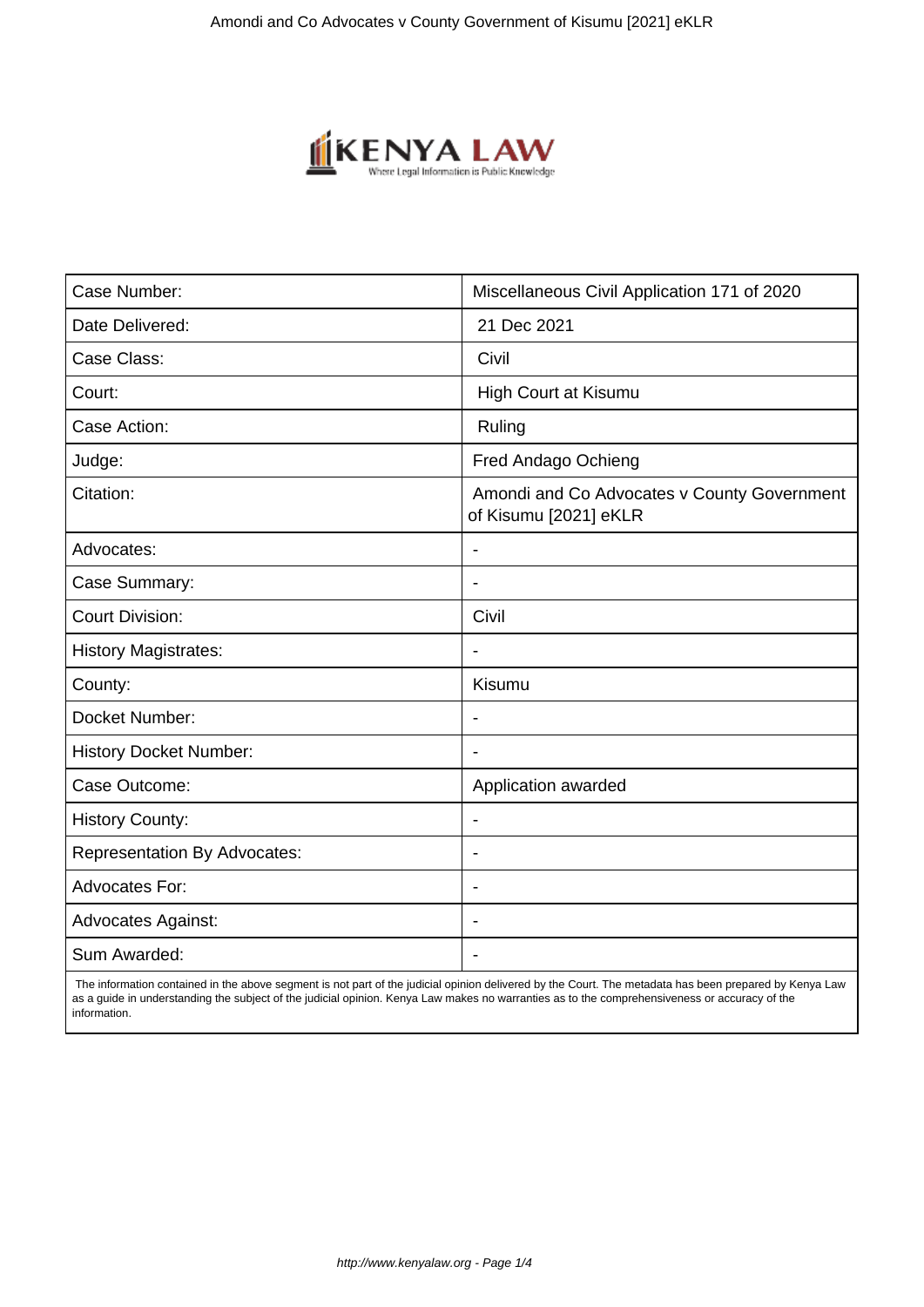## **REPUBLIC OF KENYA**

# **IN THE HIGH COURT OF KENYA**

## **AT KISUMU**

### **MISC. CIVIL APPLICATION NO. 171 OF 2020**

**AMONDI & CO. ADVOCATES....................................................................................ADVOCATE/APPLICANT**

### **VERSUS**

#### **COUNTY GOVERNMENT OF KISUMU.....................................................................CLIENT/RESPONDENT**

### **RULING**

The application before me is for the adoption of the Certificate of Costs herein as a Judgment of the Court.

**1.** On 22nd December 2020 the Advocate/Client Bill of Costs was taxed in the sum of Kshs 278,004/=.

**2.** Pursuant to the provisions of **Section 51 (2)** of the **Advocates Act**, the Advocate/Applicant herein is entitled to Judgment for that amount.

**3.** However, the Client/Respondent has submitted that the Advocate was not entitled to be awarded interest on the taxed costs.

**4.** Pursuant to **Rule 7** of the **Advocates Remuneration Order**;

*"An Advocate may charge interest at at 14% per annum on his disbursements and costs whether by scale or otherwise, from the expiration of one month from the delivery of his bill to the client, provided such a claim for interest is raised before the amount of the bill has been paid or tendered in full."*

**5. I**n interpreting the said rule, the Client has introduced **Section 26** of the **Civil Procedure Act**, and submitted that interest can only begin to run after the Court had granted a Judgment and after a decree had been extracted from the said Judgment.

**6. Section 26** stipulates as follows;

*"(1) Where and in so far as a decree is for payment of money, the court may, in the decree, order interest at such rate as the court may deem reasonable to be paid on the principal sum adjudged from the date of the suit to the date of the decree in addition to any interest adjudged on such principal sum for any period before the institution of the suit, with further interest at such rate as the court deems reasonable on the aggregate sum so adjudged from the date of the decree to the date of payment or to such earlier date as the court thinks fit.*

*(2) Where such a decree is silent with respect to payment of further interest on such aggregate sum as aforesaid from the date of the decree to the date of payment or other earlier date, the court shall be deemed to have ordered interest at 6 per cent per annum."*

**7.** In my understanding of the provisions of **Section 26**, it is a very broad provision, which vests a wide discretion upon the Court when determining the issue of interest that is awardable when the decree was for the payment of money.

**8.** The said provision empowers the Court to award a reasonable rate of interest to be paid on the principal amount.

**9.** The Court may award interest from the date of the suit to the date of the decree.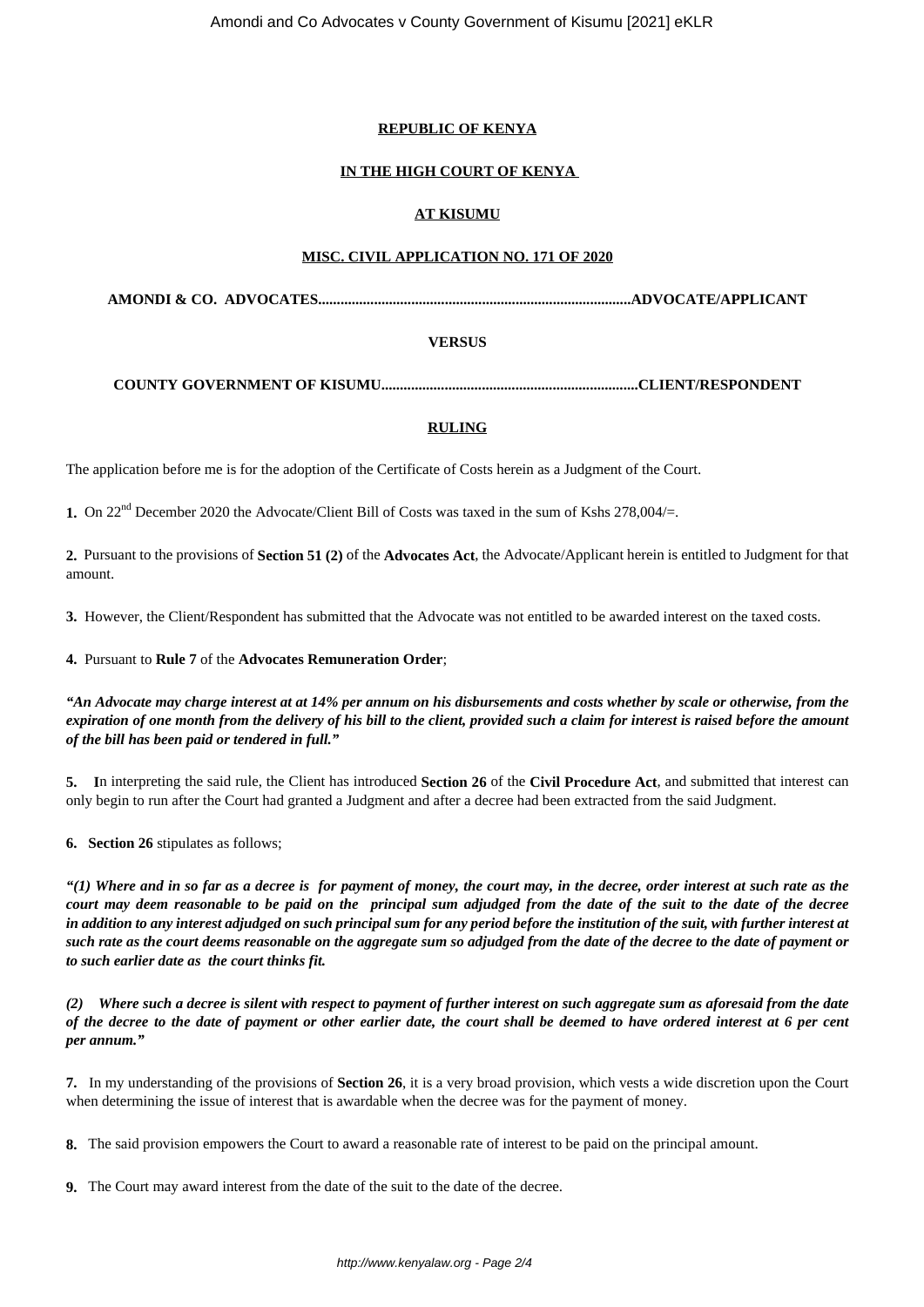**10.** In addition, the Court may award interest for any period before the institution of the suit.

**11.** Thirdly, the Court has the discretion to award interest on the aggregate sum, from the date of the decree to the date of payment or to such earlier date as the Court thinks fit.

**12.** Therefore, if **Section 26** of the **Civil Procedure Act** was applicable to taxed costs, the Court would have the discretion to grant interest in 3 segments, as follows;

### *(a) Interest before suit was filed;*

### *(b) Interest from the date when the suit was filed until the date of the decree; and*

(c) *Interest on the aggregate amount, from the date of the decree until either the date of payment or until such earlier date as set by the court.*

**13.** In my considered opinion, when the provisions of the **Advocates Act** specify how interest may be awarded on the disbursements and costs, whether by scale or otherwise, it must be deemed that the said provisions oust the more general provisions of the **Civil Procedure Act**. I so hold because it is a cardinal rule of interpretation that when a statute specifies something as being applicable to matters which the statute applies, the said specification ousts other more generalized statutory provisions.

**14.** I hold that the provisions of the **Civil Procedure Act** cannot oust the more specific provisions of the **Advocates Act** which were enacted to address the issues of Advocates' costs.

**15.** It therefore follows that under the **Advocates Act**, the Court does not have discretion to award any rate of interest, even if the Court deems such a rate as reasonable in the circumstances. Whilst **Section 26** of the **Civil Procedure Act** authorizes the Court to award any reasonable rate of interest; the **Advocates Act** specifies the rate as 14% per annum.

**16.** And whilst under the **Civil Procedure Act** the Court has discretion to award interest at 3 different levels, the Court lacks such discretion under the **Advocates Act**.

**17.** Under the **Advocates Act**, the interest may be awarded from the expiration of one month from the date when the Bill was delivered by the Advocate to the Client.

**18.** When the discretion of the Court has already been so constrained, I hold the considered view that it would be unjust to the Advocate to either withhold interest altogether or to reduce it on account of the consideration that the Client was a public entity.

**19.** However, the Advocate is not entitled to interest from the date when he filed the Bill of Costs in Court. I so hold because the quantum sought in the Bill of Costs was much more than the sum which the learned Taxing Officer finally awarded.

**20.** In my considered view, the Client became aware of the *"Bill"* on the date when the Ruling on Taxation was delivered.

**21. Rule 7** of the **Advocates Remuneration Order** appears to have been designed to allow a Client a period of 30 days from the date when the Advocate delivered his bill. In my considered opinion, justice would be served by allowing the Client 30 days from the date when the Ruling on Taxation was delivered.

**22.** Accordingly, I order that Judgment be entered in favour of the Advocate/Applicant for the taxed costs, together with interest thereon at 14% per annum, from the expiration of 30 days from the date when the Ruling was delivered.

**23.** In this instance I peg the 30 days to the date when the Ruling was delivered because the Client/Respondent was in Court when the Taxing Officer delivered the Ruling on Taxation. As the Client was present, it means that immediately after the Taxing Officer pronounced her decision, the Client became aware of the Bill that it had an obligation to settle.